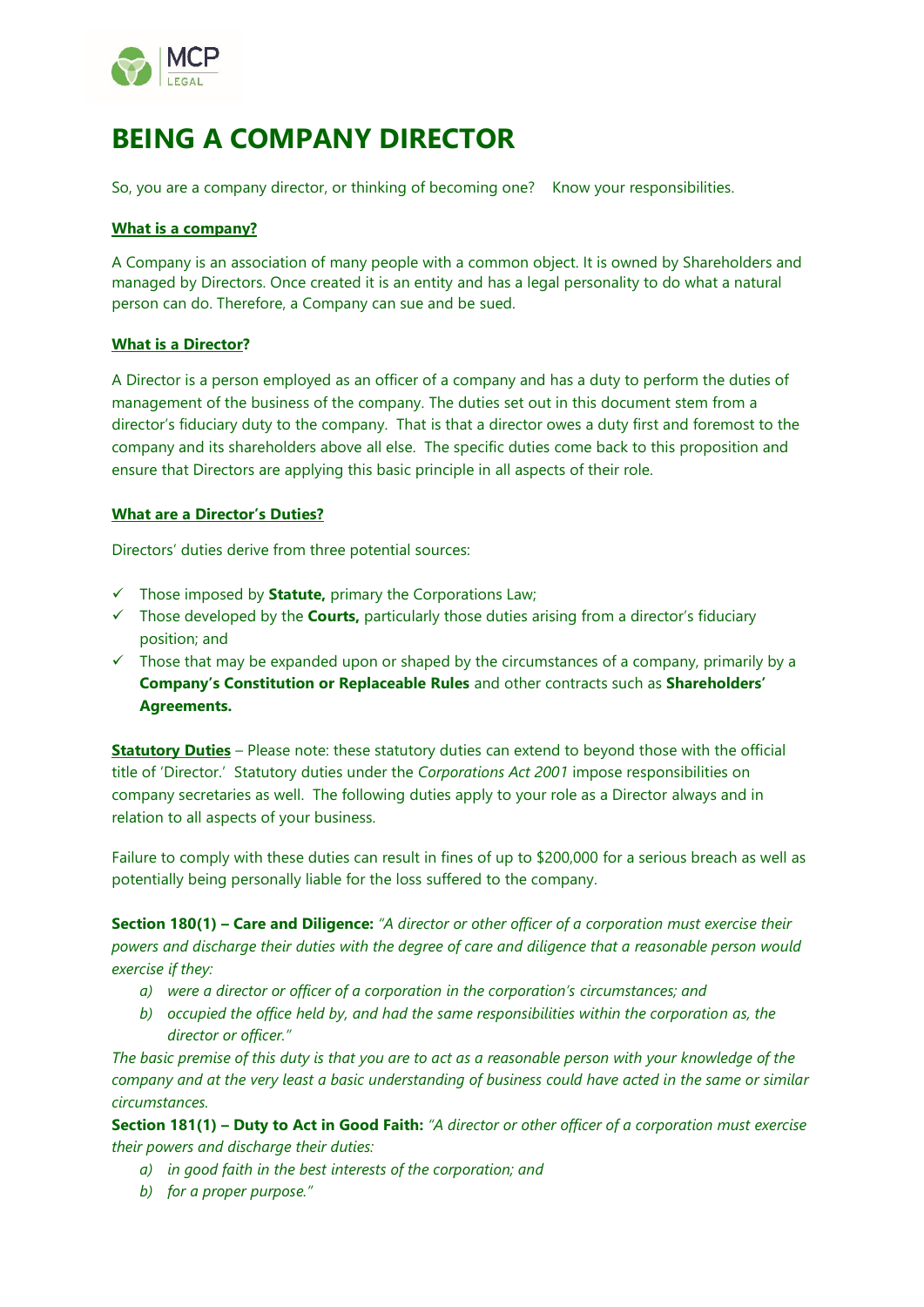*To fulfill your duties under this section the reasoning behind your business decisions must be motivated by the best interests of the company and that you are doing what you believe to be in the best interests of the company*

**Section 182(1) – Use of position:** *"A director, secretary or other officer or employee of a corporation must not improperly use their position to: - gain an advantage for themselves or someone else; or cause a detriment to the corporation."*

**Section 183(1) – Use of Information:** *"A person who obtains information because they are, or have been, a director or other officer or employee of a corporation must not improperly use the information to – gain an advantage for themselves or someone else; or cause detriment to the corporation." Under these duties, you are not able to use information obtained in your role as director of your company for personal gain for yourself or someone else.*

**Section 191(1) – Disclosure of Interest:** *"A Director who has a material personal interest in a matter that relates to the affairs of the company must give notice of the interest."* 

*In most cases to avoid liability under this case you are required to disclose any conflict or potential conflict of interest by application to ASIC.*

There are various exceptions to this rule.

#### **Common Law – Fiduciary Duties**

**Duty to Act in Good Faith:** The duty of good faith is owed by each director and is owed to the company itself. Directors are required to act in what they honestly believe to be the interests of the company. In considering what is in the interests of the company, a director must have regard to the interests of the shareholders of the company and the interests of the company as a commercial entity.

**Duty to Avoid a Conflict of Interest:** A director has a duty to avoid conflicting his or her own interests with the interests of the Company. A director is liable to account to the Company for any profit derived or to indemnify the Company from any loss arising from the director's action. Directors are also unable to use their positions or corporate information to make a personal profit. Additionally, the Company can choose to void any conflict that the director entered because of the conflict.

**Duty to Exercise Power for a Proper Purpose:** A director must exercise his or her powers conferred on them under the Company's Constitution or the Act for a proper purpose. Powers must not be exercised for an ulterior purpose or for manipulating voting power.

**Duty to act honestly:** Directors must act honestly in the best interests of their company. While this gives directors a wide discretion, the courts have said that they must act in such a way that an intelligent and honest man in the position of the director would, in the same circumstances, reasonably believe that the directors actions were in the best interests of the company.

**Duty Retain Discretion:** A director cannot agree that they will not exercise powers given to them in their Constitution or the Corporations Act in a way. The director must act independently and in the best interests of the company. Generally, a director cannot contract as to how they will vote at a future board meeting. A director can however, having entered into a contract on behalf of the Company in the bona fide exercise of his or her duties, agree to take certain action at a board meeting that is necessary to carry out the contract.

**Duty to individual shareholders:** Directors owe no fiduciary duties to individual shareholders and they also do not have to take into consideration the interests of the company's creditors. Instead, directors owe a duty to the body of shareholders, both existing and future ones. This is reversed when a company becomes insolvent at which point the director's duties to repay creditors fairly will come before their duty to the shareholders.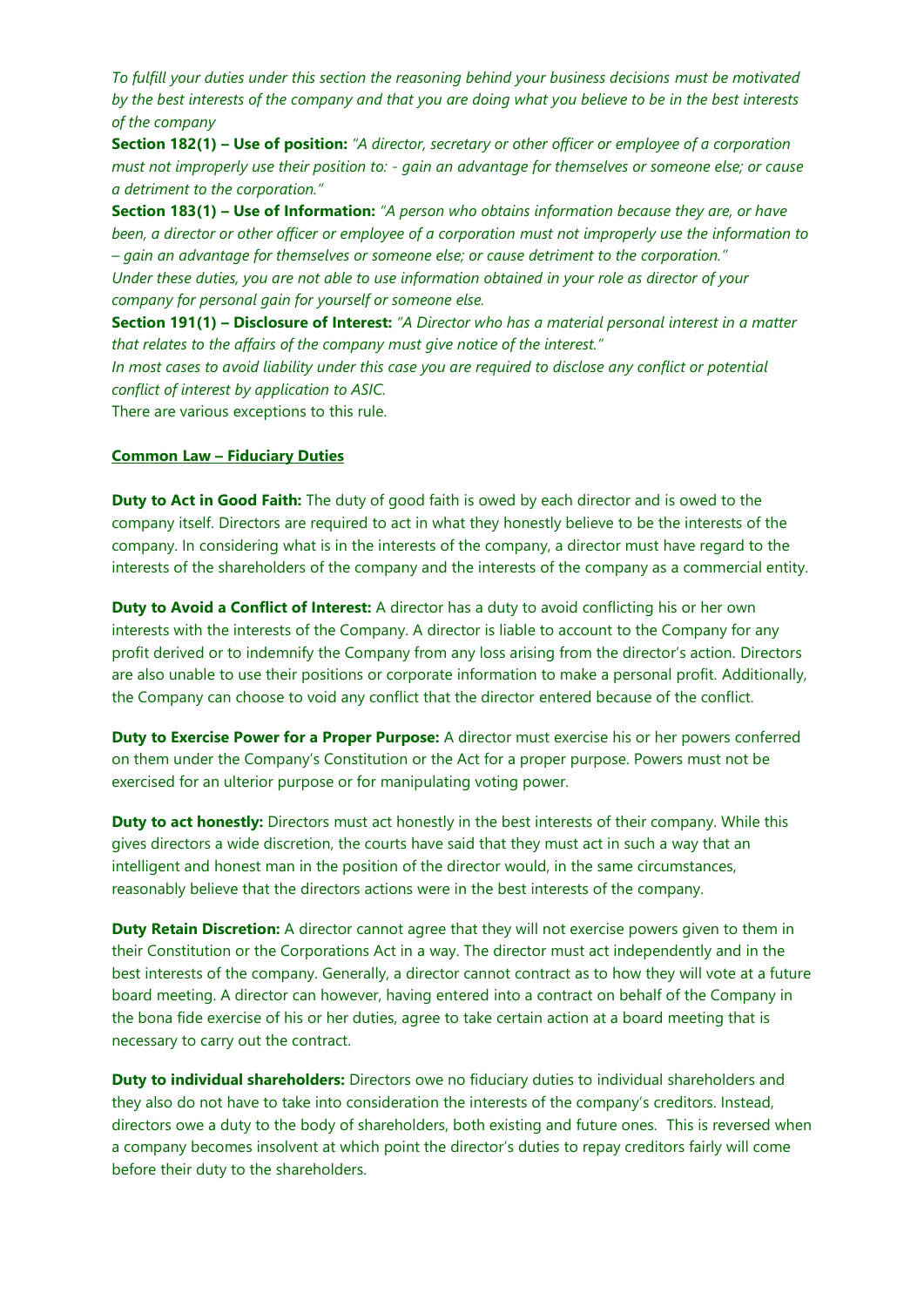**Insolvent Trading:** Directors are now under a positive duty to ensure that the Company does not incur a debt while insolvent.

It will be the liquidator, rather than individual creditors, who will have the primary right to sue directors for insolvent trading with the money recovered by the liquidator being available for all unsecured creditors on a pro rata basis.

Directors can also be criminally liable under the insolvent trading provisions of the Corporations Law. Section 588G (3) of the Law provides that a person commits an offence if:

- the person is a director of the Company when it incurs a debt;
- the Company is insolvent at that time, or becomes insolvent by incurring that debt, or incurring at the time debts including that debt;
- the person suspected at the time when the Company incurred the debt that the Company was insolvent or would become insolvent because of incurring that debt or other debts (as paragraph (1)(b)); and
- the person's failure to prevent the Company incurring the debt was dishonest.

Trading whilst insolvent is regulated strongly and there are serious consequences. For more information on trading whilst insolvent please navigate to the website below for a thorough understanding on exactly what insolvent trading looks like and how to avoid doing so yourself. <http://download.asic.gov.au/media/1241384/rg217-29july2010.pdf>

**Recovery by the Australian Tax Office (ATO)** - The ATO has made Director Penalty Notices ("DPN") issued pursuant to section 222AOE of the *Income Assessment Act* 1936, part of their enforcement activities. Directors of a Company which fails to pay its tax as it becomes due and payable, are liable to pay to the Commissioner of Taxation a penalty equivalent to the unremitted amounts. The Director Penalty Regime applies to PAYG Tax and to the Super Guarantee Charge. Directors who may not have even been employed at the time that the tax was not paid. It is vital that you ensure that your tax records are up to date to avoid any personal penalties. The purpose of the regime is to ensure that all Directors are responsible for ensuring that they are up to date and compliant with their tax.

Prior to recovery of that penalty from the directors, the Commissioner of Taxation must issue a written notice requiring the directors of the Company to cause the company to do one of the following things within fourteen (14) days, namely: -

- remit the group tax or prescribed payments;
- enter into and comply with a payment agreement in relation to the company's liability with the ATO (upon default of which, the current directors are personally liable for the Company's obligations under the agreement);
- appoint an administrator to the Company under Part 5.3A of the Corporations Law; or
- begin to be wound up under the Corporations Law.

Directors of the Company will become personally liable even if they were not appointed at the time the liability was incurred.

For further information, please see [https://www.ato.gov.au/business/starting-your-own-business/in](https://www.ato.gov.au/business/starting-your-own-business/in-detail/getting-started/director-penalty-regime/)[detail/getting-started/director-penalty-regime/](https://www.ato.gov.au/business/starting-your-own-business/in-detail/getting-started/director-penalty-regime/)

# **Creditor's Rights**

Creditors have rights that cannot be ignored as a Director. Creditors that have provided you with goods and/or services that remain unpaid gives rise to these rights.

In the event of insolvency creditor's rights tend to come up as everyone seeks to recover their money.